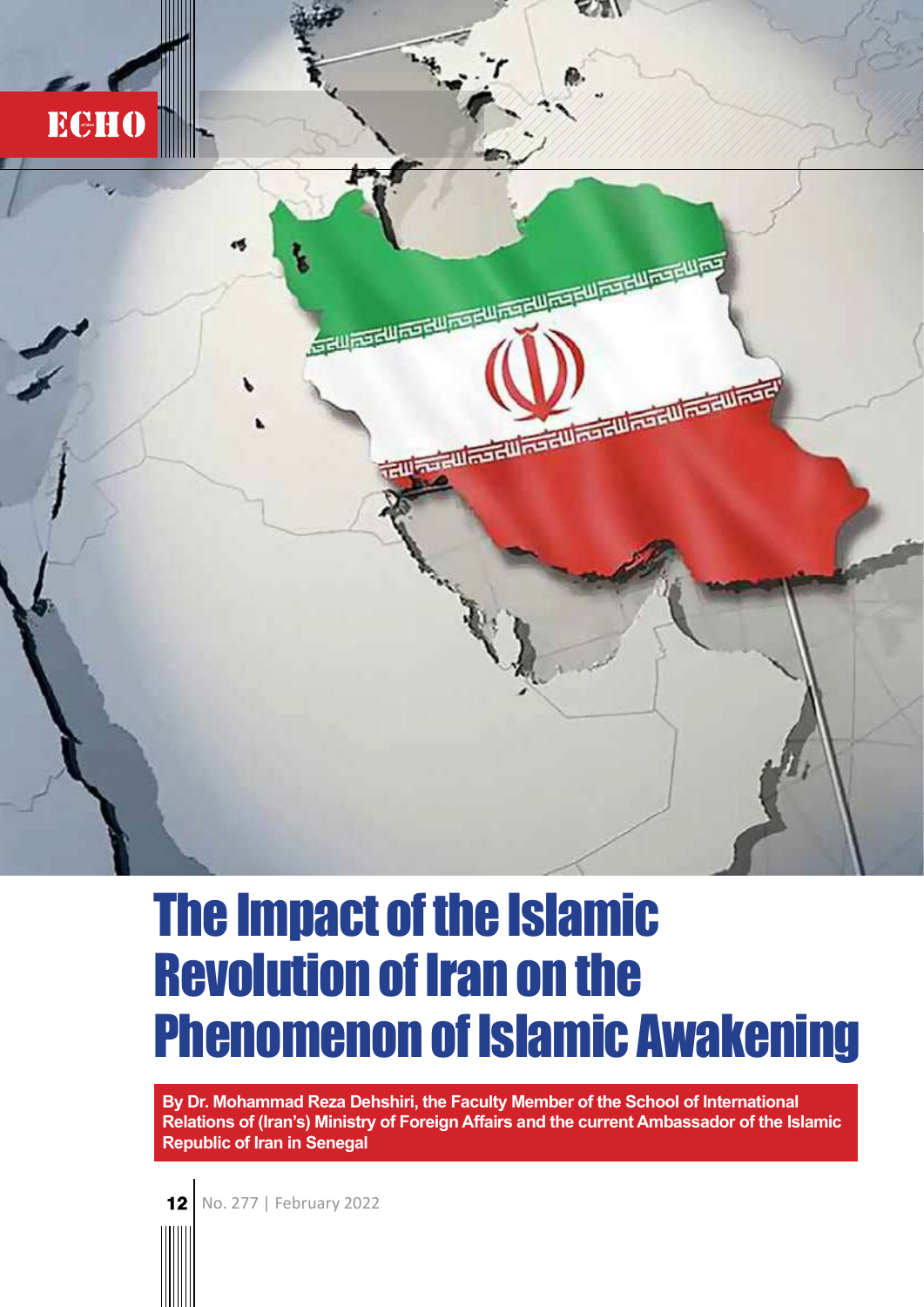

To speak on the important issue of the impact of the Islamic Revolution on the phenomenon of Islamic Awakening and the late Imam Khomeini's foresight in this regard and on a trend that began in the early 19th Century and is spreading in our Islamic world rapidly could be of interest to many people.

To begin with, the trend of Islamic Awakening should be divided into the following three different phases:

- Historical and intellectual background or the first wave of Islamic awakening,

- Imam Khomeini's foresight and the revival of the Islamic awakening in the 20th Century or the second wave, and

- The recent phase of the Islamic awakening or what could be referred to as the third wave.

## **Historical and Intellectual Background of Islamic Awak**ening

The historical and intellectual background of Islamic awakening dates back to sometime around 150 years ago when the first wave of this great phenomenon was started through the revivalist movement of Seyyed Jamaluddin Asadabdi against foreign colonialism and domestic despotism and tyranny in the Islamic world some time towards the end of the 19th Century.

This wave then spread by thinkers like Abdolrahman Kavakebi in Syria; Mirza-ye Shirazi, Allameh Na'ini, Akhound Khorasani, and Seyyed Hasan Modarres in Iran; Sayyid Qutb, Mohammad Abdoh and Rashid Reza in Egypt; Allameh Mohammad Iqbal and Mohammad Ayda in Pakistan; Ahmad Danesh in Tajikistan and Qunanbayuli/Kunanbaev in Kazakhstan and resulted in independence movements in the Middle East, the Indian Subcontinent and the Greater Khorasan and Transoxiana and brought about some sort of self-awareness and self-confidence among the peoples of the Eastern civilizations.

**ECHO** 

Evidence of this can be seen in the fact that this Islamic awakening – which is wide awake today – prevailed in the Indian subcontinent and was adopted by such figures as Abul Ala Maududi and Muhammad Iqbal and others. This also applies to the Islamic awakening that is prevailing in a number of other Islamic countries around the world.

In other words, the "Islamic awakening" has been in a state of motion at least over the past two centuries, shedding light on the political dimension of Islam with the objective of liberating the Muslim masses from the bondage of western powers and domestic dictators. By reminding their people of the period of the glory and grandeur of the Islamic Ummah, these thinkers, on the one hand, emphasized the Eastern values and threw light on the causes of the backwardness of the region and, on the other hand, endeavored to draw the attention of the masses towards the role of colonialism and tyranny in suppressing and oppressing the people of the East in order to come up with a solution to the crisis that the nation-states of Asia were facing. In other words, their main purpose was to prevent the colonial presence of the Westerners in the East, confront the spread of Western forms of government,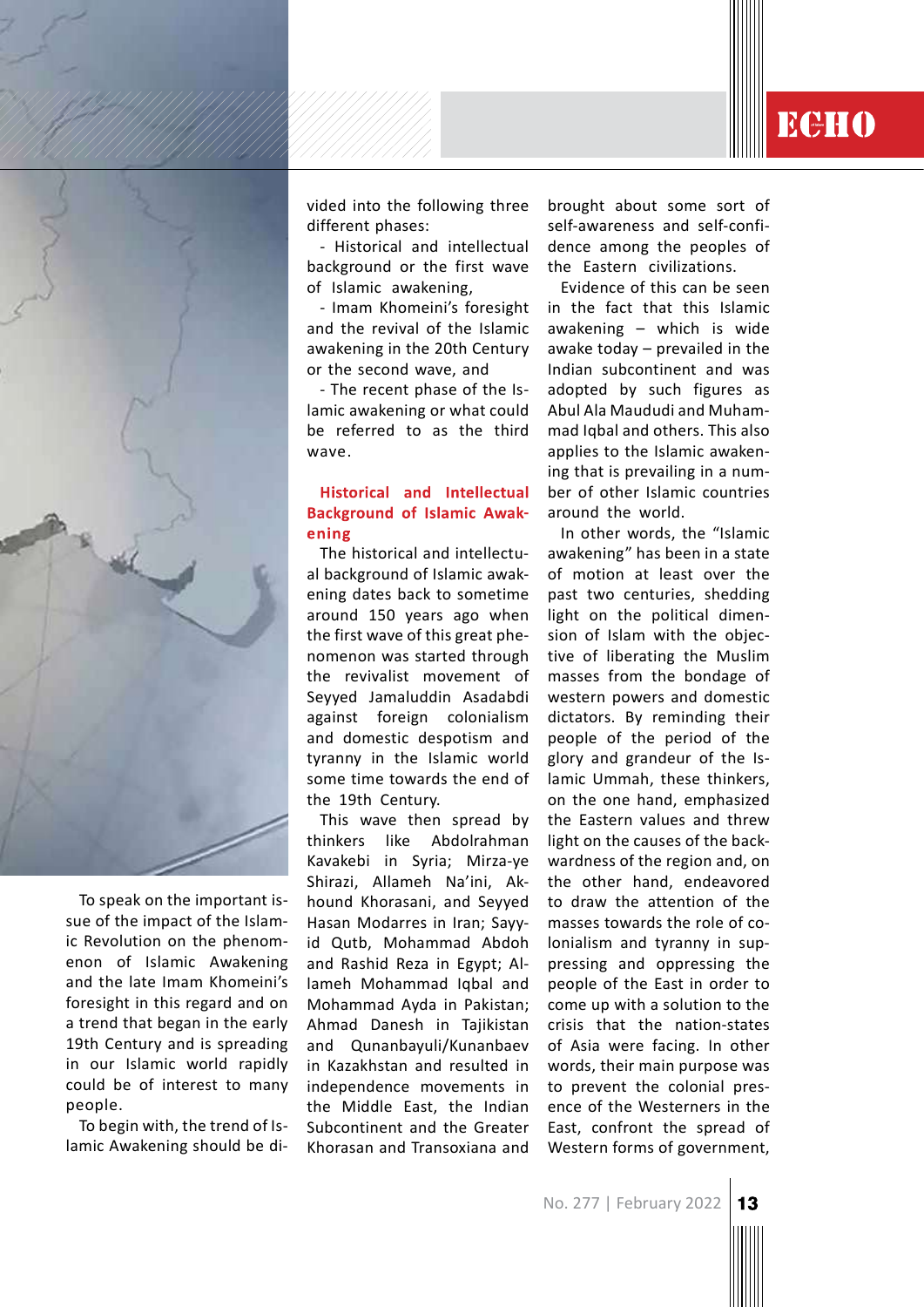## **ECHO**



oppose the tyranny of their rulers and foil their exploitative and opportunistic quest and attempt to seek and gain absolute power. This wave of awakening, which believed in and stood for people determining their destiny through unity and solidarity, was transformed into a cultural awakening among the Asian nations and resulted in some sort of solidarity against foreign colonialism.

The second wave of "Islamic awakening" came into being in the year 1963 after Imam Khomeini's speeches condemning the US-supported atrocities of Israel in the occupied Palestinian territories and calling on the Muslim scholars, thinkers, and people to rise against what was happening in

The second wave of "Islamic awakening" came into being in the year 1963 after Imam **Khomeini's speeches** condemning the USsupported atrocities of **Israel in the occupied Palestinian territories** and calling on the Muslim scholars, thinkers, and people to rise against what was happening in the **Islamic world in the name** of progress and development.

the Islamic world in the name of progress and development.

While elucidating the importance of resistance and struggle against colonialism and internal despotism, Imam Khomeini based his movement on Islamic principles and succeeded in rekindling the selfesteem and self-confidence of the Eastern peoples through reviving such values as justice, comprehensive progress, selfreliance, and justice-oriented development. In addition, by throwing light on the principles of religious democracy, he paved the way for the restoration of the past glory of the Eastern civilizations, spread the spirit of awakening among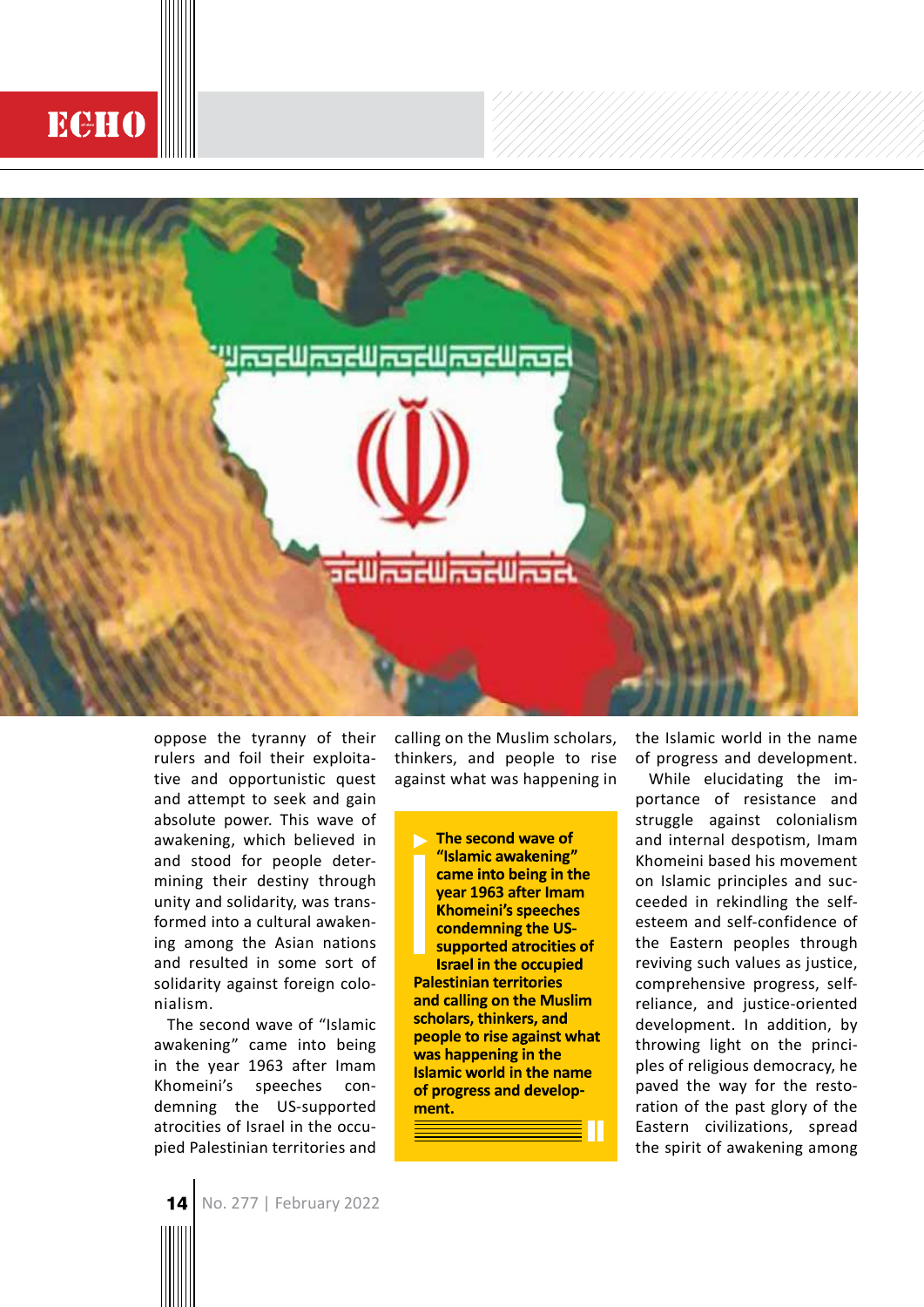the Eastern nations during the so-called age of modernization, emphasized the necessity of struggle against the attempts for the secularization of Eastern societies against their religious and historical background, imposition of imported Western cultural values on these societies and exposed and opposed the colonialist plans and programs aimed at cultural alienation of the Eastern cultures.

As a matter of fact, the stance adopted by the late Imam Khomeini proved to be a turning point in the history of cultural awakening in the East and South such that by replacing the Western secular model of governance with an Islamic political system a wave of quest for Islam was formed in the Middle East region and the Western hegemony came to face serious challenges in this region.

On the other hand, the introduction of the policy of "Neither East nor West" meant that as the superpower of the Eastern block the Soviet Union had no right to interfere in the political and cultural destiny of the Eastern peoples and rather the people of each region were to be left alone to determine their own destiny by relying on their own identity. It was for this reason that the Arab media of the time described the late Imam Khomeini in these words:

"Imam Khomeini emergence bewildered/astonished the East and shook the (foundations of) Western world".

The third wave of Eastern awakening began with the spontaneous movement of the Tunisian people in late 2010 and early 2011 in response to social degradation and struggle against poverty, corruption, discrimination, and tyranny and spread to countries like Egypt, Bahrain, Yemen, and Libya rapidly. This new wave of awakening, too, is in pursuit of such objectives as the negation of despotism, elimination of colonialism, confrontation with Zionism, and restoration of national identity, self-awareness, selfbelief, honor, and independence. It also emphasizes the role of religion in the establishment of peace, freedom, and democracy and while stressing on human dignity is looking for religious and ethical values. At the same time, while regarding the promises made by Western modernism for internal well-

**Some Western analysts** and observers have been trying to forge the term "Arab Spring" in order to divert the world public opinion from the true essence of what was happening in the Arab world. It is important to note that such a hypothesis would inevitably lead to wrong conclusions

as false it believes that efforts should be made towards selfreliant development based on indigenous norms and the will of the masses. As a matter of fact, this wave of awakening is a response to the new uni-cultural trend in the multicultural Asian region as well as a response to efforts made by the post-neo-colonial powers to bring about a cultural uniformity and cultural transformation in Islamic societies. It is, however, to be noted that this wave of Islamic awakening shall be a prelude for the awakening of all the countries which seek the honor and dignity of their nations. This is why the revolutions in the Arab world are also referred to as "Revolutions for Dignity".

being and international honor

**ECHO** 

## **Challenges Facing the Cur**rent Wave of Islamic Awakening

Some Western analysts and observers have been trying to forge the term "Arab Spring" in order to divert the world public opinion from the true essence of what was happening in the Arab world. It is important to note that such a hypothesis would inevitably lead to wrong conclusions. Looking at it from a broader context, the Islamic awakening is a call for a return to the practice of moderate and rational Islam. This call has spread widely across the Arab and Islamic world in response to the westernization brought about by colonialism, which was later adopted by consecu